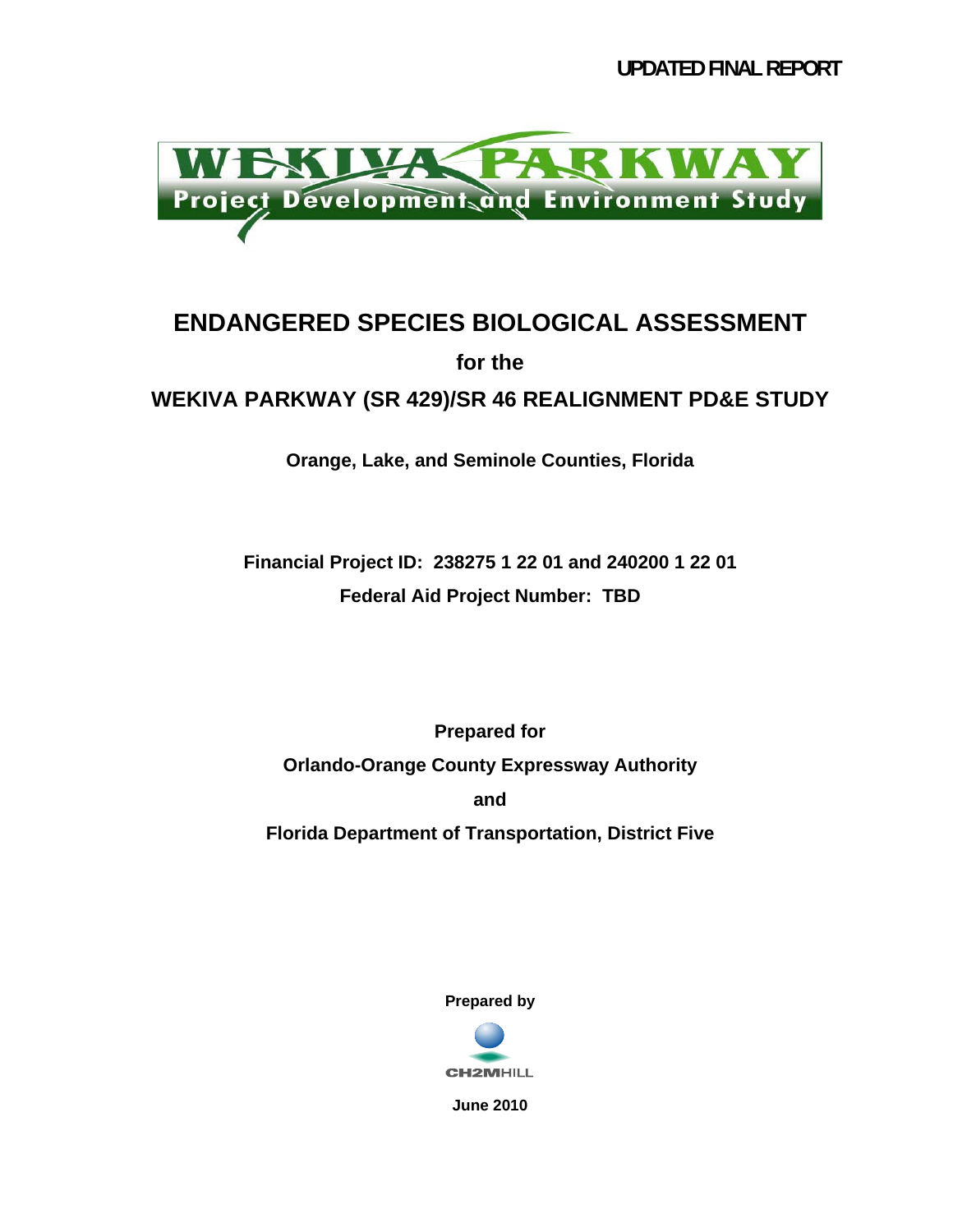### **Table of Contents**

| Section |     |       | Page                                                                     |  |  |
|---------|-----|-------|--------------------------------------------------------------------------|--|--|
|         |     |       |                                                                          |  |  |
| 1.0     |     |       |                                                                          |  |  |
|         | 1.1 |       |                                                                          |  |  |
|         | 1.2 |       |                                                                          |  |  |
|         | 1.3 |       |                                                                          |  |  |
|         |     |       |                                                                          |  |  |
|         |     | 1.4.1 |                                                                          |  |  |
|         |     | 1.4.2 |                                                                          |  |  |
|         |     | 1.4.3 |                                                                          |  |  |
|         |     |       | 1.5 Purpose of the Endangered Species Biological Assessment Report  1-16 |  |  |
|         | 1.6 |       |                                                                          |  |  |
|         |     |       |                                                                          |  |  |
|         |     |       |                                                                          |  |  |
| 2.0     |     |       |                                                                          |  |  |
|         | 2.1 |       |                                                                          |  |  |
|         |     |       |                                                                          |  |  |
| 3.0     |     |       |                                                                          |  |  |
|         |     |       |                                                                          |  |  |
|         |     | 3.1.1 |                                                                          |  |  |
|         |     | 3.1.2 |                                                                          |  |  |
|         |     | 3.1.3 |                                                                          |  |  |
|         |     | 3.1.4 |                                                                          |  |  |
|         |     |       |                                                                          |  |  |
|         |     | 3.2.1 |                                                                          |  |  |
|         |     | 3.2.2 |                                                                          |  |  |
|         |     | 3.2.3 |                                                                          |  |  |
|         |     | 3.2.4 |                                                                          |  |  |
|         |     | 3.2.5 |                                                                          |  |  |
|         |     |       |                                                                          |  |  |
|         |     | 3.2.7 |                                                                          |  |  |
|         |     | 3.2.8 |                                                                          |  |  |
|         | 3.3 |       |                                                                          |  |  |
|         |     | 3.3.1 | Wekiva River (510), RHPZ, AP, OFW, AND WSR  3-10                         |  |  |
|         |     | 3.3.2 |                                                                          |  |  |
|         |     | 3.3.3 |                                                                          |  |  |
|         |     |       |                                                                          |  |  |
|         |     | 3.4.1 |                                                                          |  |  |
|         |     | 3.4.2 |                                                                          |  |  |
|         |     | 3.4.3 |                                                                          |  |  |

 $\overline{i}$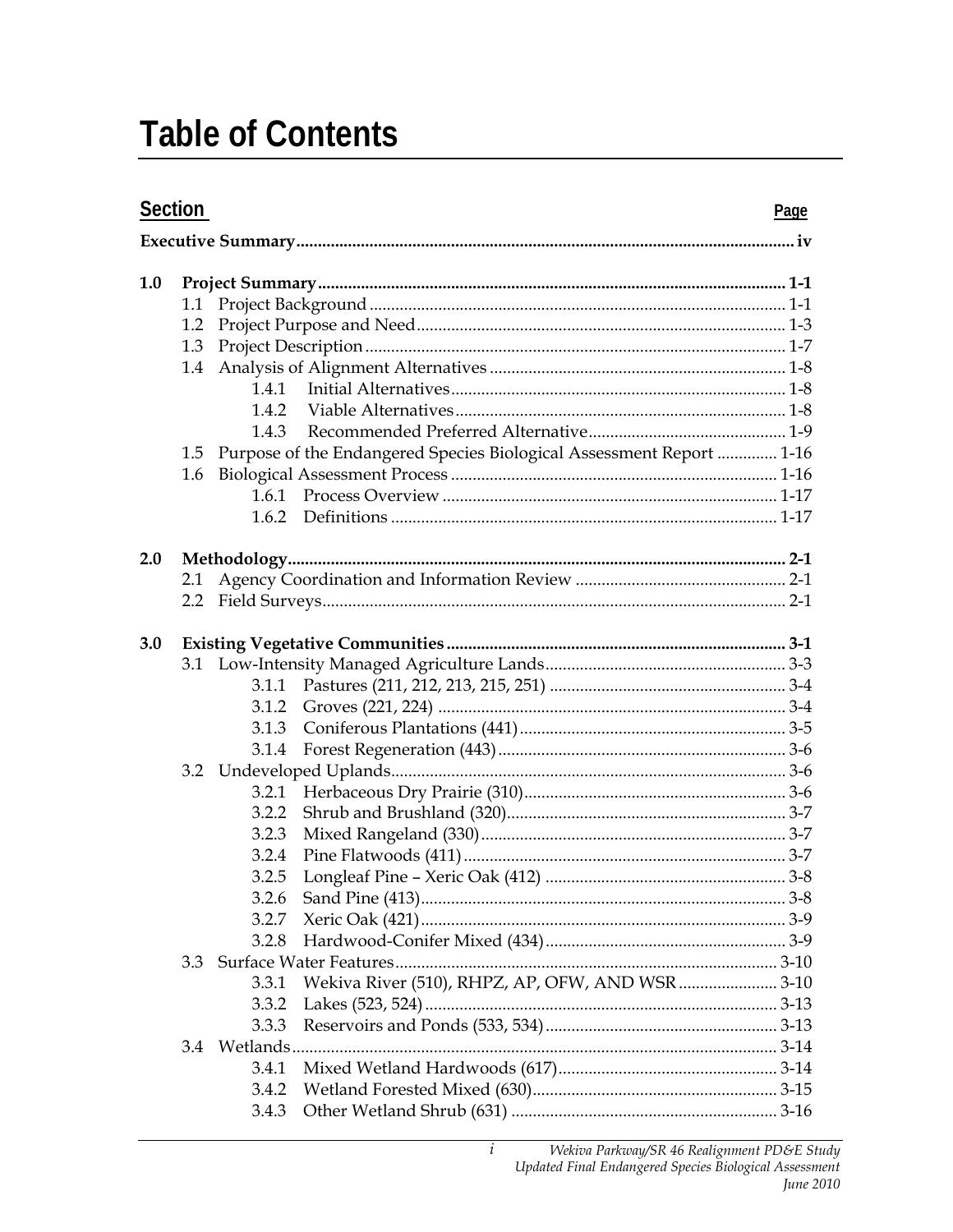# **Table of Contents (continued)**

|     |                                                                  | 3.4.4 | Freshwater Marshes (641), Wet Prairie (643), and Emergent |  |
|-----|------------------------------------------------------------------|-------|-----------------------------------------------------------|--|
|     |                                                                  |       |                                                           |  |
|     |                                                                  |       |                                                           |  |
|     |                                                                  |       |                                                           |  |
| 4.0 |                                                                  |       |                                                           |  |
|     | 4.1                                                              |       |                                                           |  |
|     | 4.2                                                              |       |                                                           |  |
|     | 4.3                                                              |       |                                                           |  |
|     |                                                                  | 4.3.1 |                                                           |  |
|     |                                                                  | 4.3.2 |                                                           |  |
|     |                                                                  | 4.3.3 |                                                           |  |
|     |                                                                  | 4.3.4 |                                                           |  |
|     |                                                                  | 4.3.5 |                                                           |  |
|     |                                                                  | 4.3.6 |                                                           |  |
|     |                                                                  | 4.3.7 |                                                           |  |
|     |                                                                  | 4.3.8 |                                                           |  |
|     |                                                                  | 4.3.9 |                                                           |  |
|     |                                                                  |       |                                                           |  |
|     |                                                                  |       |                                                           |  |
|     |                                                                  |       |                                                           |  |
|     |                                                                  |       |                                                           |  |
|     |                                                                  |       |                                                           |  |
|     |                                                                  |       |                                                           |  |
|     |                                                                  |       |                                                           |  |
|     |                                                                  |       |                                                           |  |
|     |                                                                  |       |                                                           |  |
|     |                                                                  |       |                                                           |  |
|     |                                                                  |       |                                                           |  |
|     |                                                                  |       |                                                           |  |
|     |                                                                  |       |                                                           |  |
|     |                                                                  |       |                                                           |  |
|     |                                                                  |       |                                                           |  |
|     |                                                                  |       |                                                           |  |
|     |                                                                  |       |                                                           |  |
| 5.0 | Project Effects on Protected Species and Minimizing Measures 5-1 |       |                                                           |  |
|     |                                                                  |       |                                                           |  |
|     |                                                                  | 5.1.1 |                                                           |  |
|     |                                                                  | 5.1.2 |                                                           |  |
|     |                                                                  | 5.1.3 |                                                           |  |
|     | 5.2                                                              |       |                                                           |  |
|     |                                                                  |       |                                                           |  |